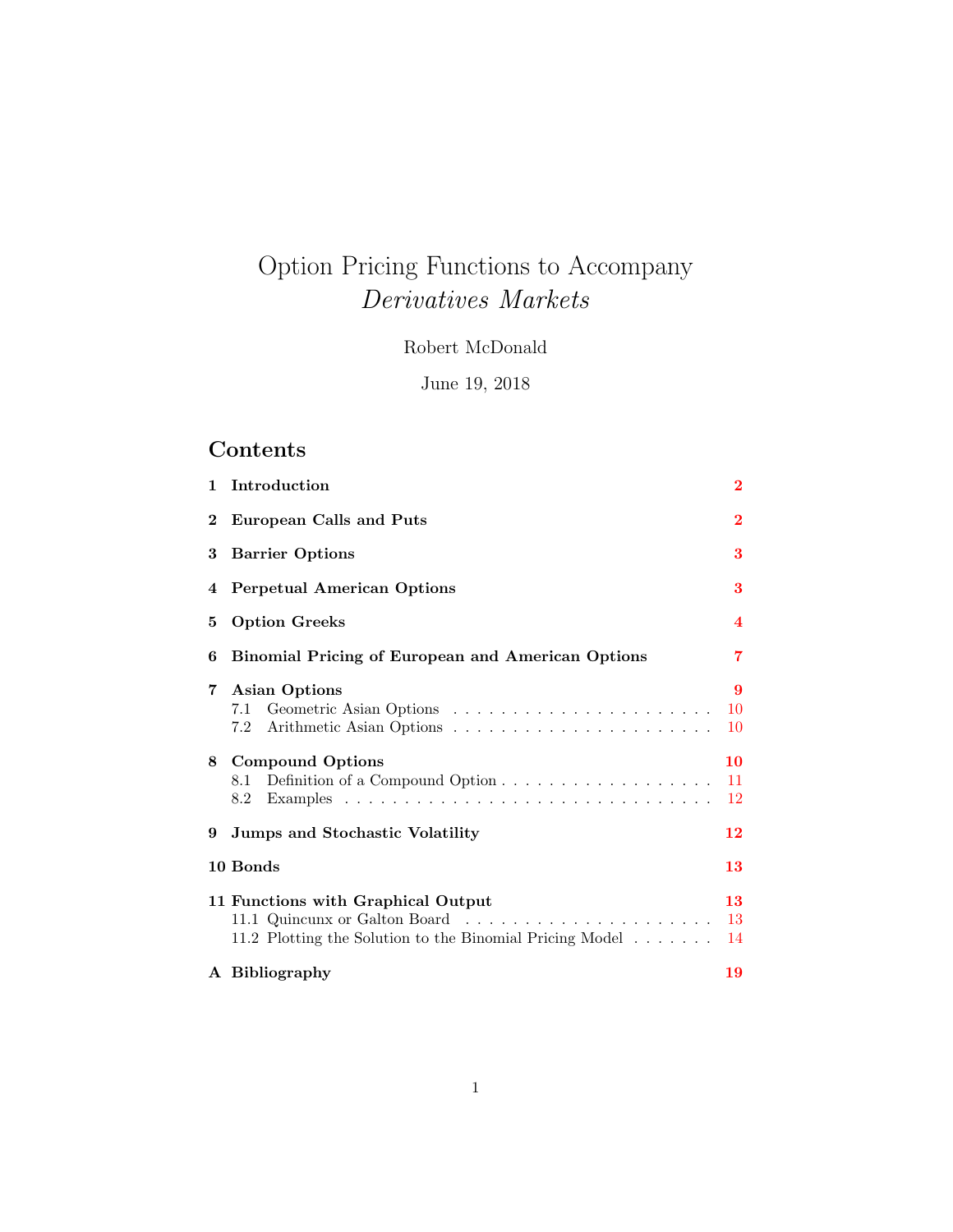| Function  | Description                                                      |
|-----------|------------------------------------------------------------------|
| bscall    | European call                                                    |
| bsput     | European put                                                     |
| bsopt     | European call and put and associated Greeks: delta, gamma, vega, |
|           | theta, rho, psi, and elasticity                                  |
| assetcall | Asset-or-nothing call                                            |
| assetput  | Asset-or-nothing put                                             |
| cashcall  | Cash-or-nothing call                                             |
| cashput   | Cash-or-nothing put                                              |

<span id="page-1-2"></span>Table 1: Black-Scholes related option pricing functions

#### <span id="page-1-0"></span>1 Introduction

This vignette is an overview to the functions in the derivmkts package, which was conceived as a companion to my book *Derivatives Markets* [\(McDonald,](#page-18-1) [2013\)](#page-18-1). The material has an educational focus. There are other option pricing packages for R, but this package has several distinguishing features:

- function names (mostly) correspond to those in *Derivatives Markets*.
- vectorized Greek calculations are convenient both for individual options and for portfolios
- the quincunx function illustrates the workings of a quincunx (Galton board).
- binomial functions include a plotting function that provides a visual depiction of early exercise

#### <span id="page-1-1"></span>2 European Calls and Puts

Table [1](#page-1-3) lists the Black-Scholes related functions in the package.<sup>1</sup> The functions bscall, bsput, and bsopt provide basic pricing of European calls and puts. There are also options with binary payoffs: cash-or-nothing and asset-or-nothing options. All of these functions are vectorized. The function bsopt by default provides option greeks. Here are some examples:

```
s <- 100; k <- 100; r <- 0.08; v <- 0.30; tt <- 2; d <- 0
bscall(s, k, v, r, tt, d)
[1] 24.02
bsput(s, c(95, 100, 105), v, r, tt, d)
[1] 7.488 9.239 11.188
```
<span id="page-1-3"></span><sup>&</sup>lt;sup>1</sup>See [Black and Scholes](#page-18-2) [\(1973\)](#page-18-3) and [Merton](#page-18-3) (1973).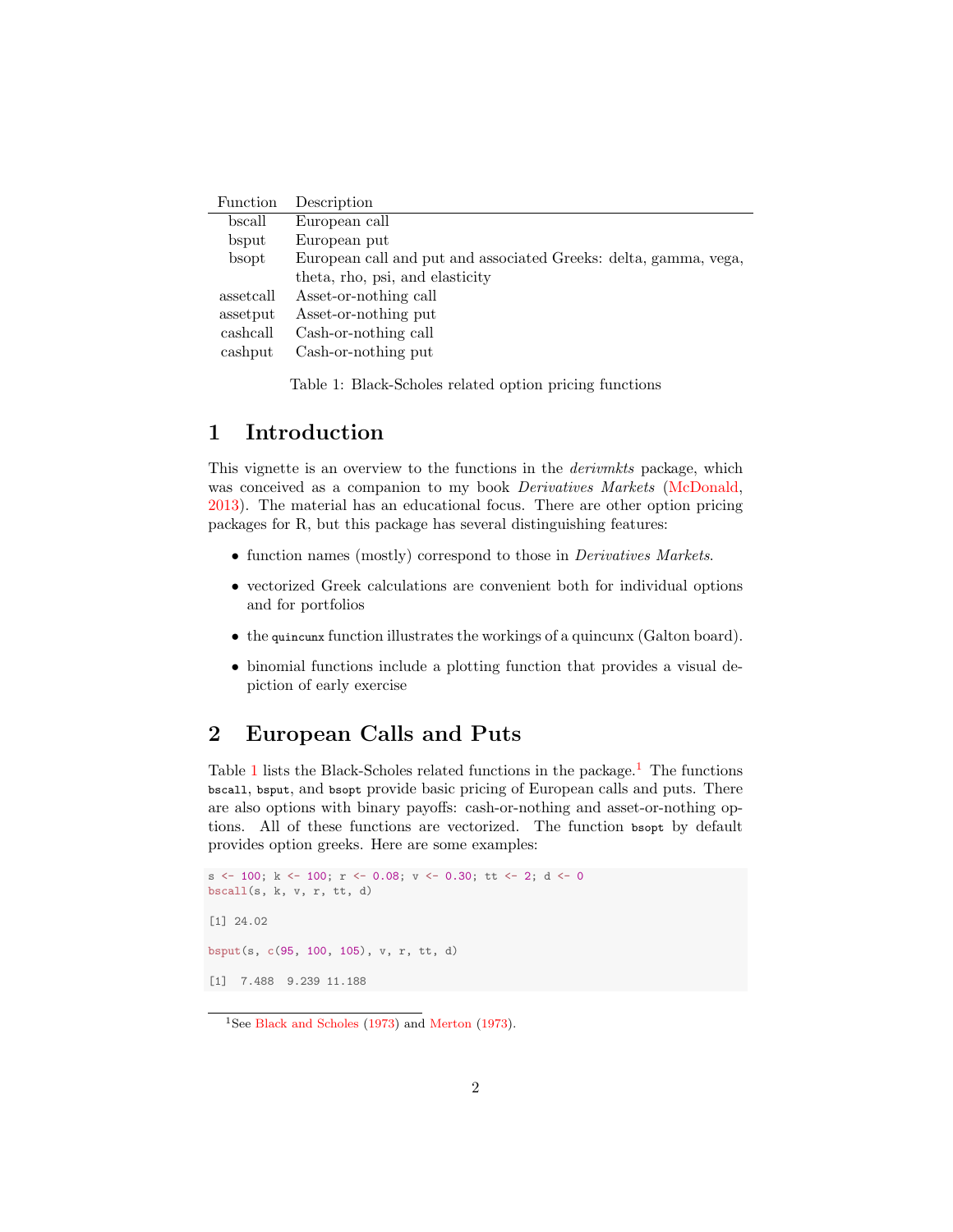#### <span id="page-2-0"></span>3 Barrier Options

There are pricing functions for the following barrier options:<sup>[2](#page-2-2)</sup>

- down-and-in and down-and-out barrier binary options
- up-and-in and up-and-out barrier binary options
- more standard down- and up- calls and puts, constructed using the barrier binary options

Naming for the barrier options generally follows the convention

 $[u|d]$ [i|o][call|put]

which means that the option is "up" or "down", "in" or "out", and a call or put.[3](#page-2-3) An up-and-in call, for example, would be denoted by uicall. For binary options, we add the underlying, which is either the asset or \$1: cash:

[asset|cash][u|d][i|o][call|put]

```
H < -115bscall(s, c(80, 100, 120), v, r, tt, d)
[1] 35.28 24.02 15.88
## Up-and-in call
uicall(s, c(80, 100, 120), v, r, tt, d, H)
[1] 34.55 23.97 15.88
bsput(s, c(80, 100, 120), v, r, tt, d)
[1] 3.450 9.239 18.141
## Up-and-out put
uoput(s, c(80, 100, 120), v, r, tt, d, H)
[1] 2.328 5.390 9.070
```
#### <span id="page-2-1"></span>4 Perpetual American Options

The functions callperpetual and putperetual price infinitely-lived American options.[4](#page-2-4) The pricing formula assumes that all inputs (risk-free rate, volatility, dividend yield) are fixed. This is of course usual with the basic option pricing

<span id="page-2-2"></span><sup>&</sup>lt;sup>2</sup>See [Merton](#page-18-3) [\(1973,](#page-18-3) p. 175) for the first derivation of a barrier option pricing formula and [McDonald](#page-18-1) [\(2013,](#page-18-1) Chapter 14) for an overview.

<span id="page-2-3"></span><sup>&</sup>lt;sup>3</sup>This naming convention differs from that in *Derivatives Markets*, in which names are callupin, callupout, etc. Thus, I have made both names are available for these functions.

<span id="page-2-4"></span><sup>4</sup>[Merton](#page-18-3) [\(1973\)](#page-18-3) derived the price of a perpetual American put.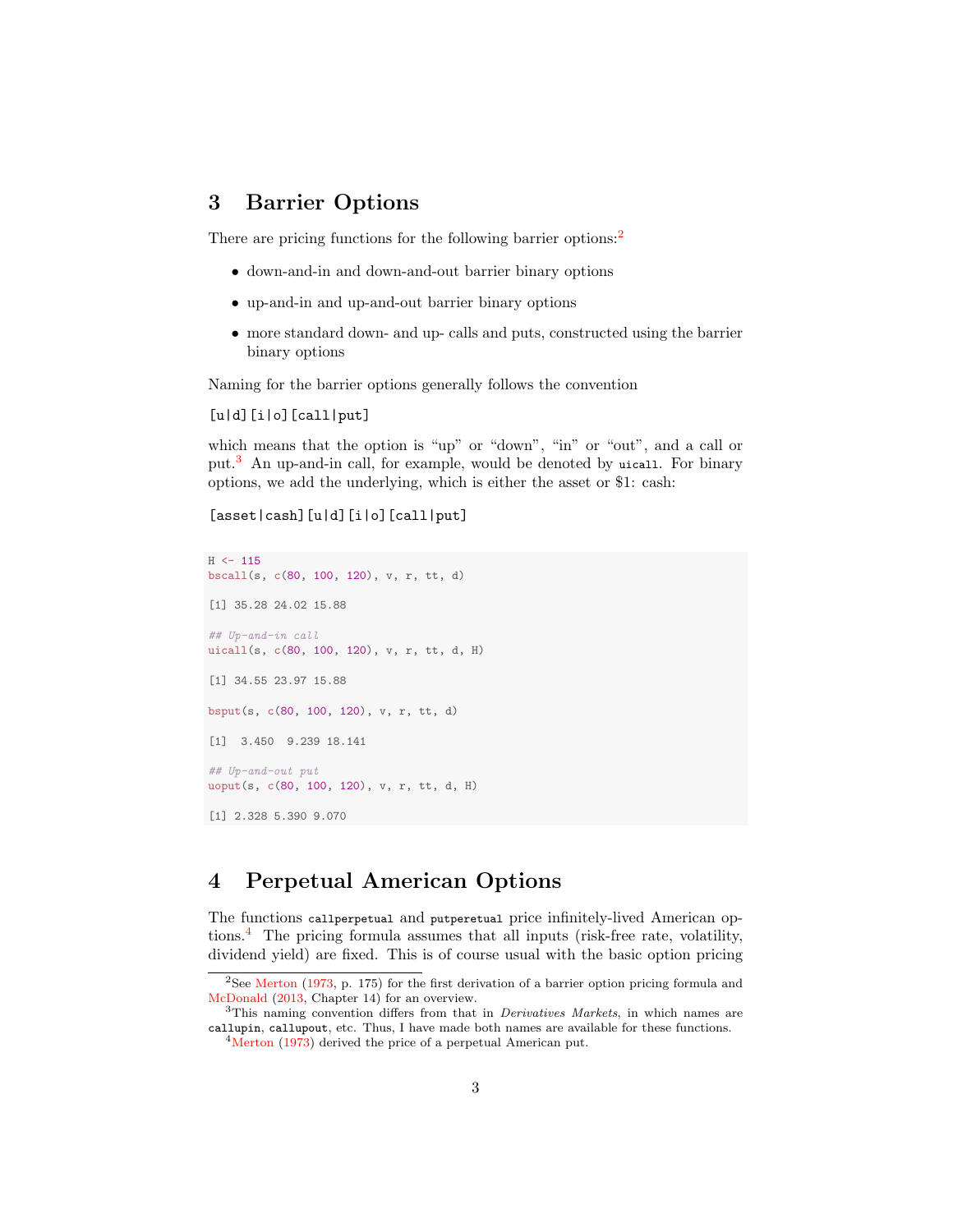formulas, but it is more of a conceptual stretch for an infinitely-lived option than for a 3-month option.

In order for the option to have a determined value, the dividend yield on the underlying asset must be positive if the option is a call. If this is not true, the call is never exercised and the price is undefined.<sup>[5](#page-3-1)</sup> Similarly, the risk-free rate must be positive if the option is a put.

By default, the perpetual pricing formulas return the price. By setting showbarrier=TRUE, the function returns both the option price and the stock price at which the option is optimally exercised (the "barrier"). Here are some examples:

```
s <- 100; k <- 100; r <- 0.08; v <- 0.30; tt <- 2; d <- 0.04
callperpetual(s, c(95, 100, 105), v, r, d)
[1] 44.71 43.82 43.00
callperpetual(s, c(95, 100, 105), v, r, d, showbarrier=TRUE)
$price
[1] 44.71 43.82 43.00
$barrier
[1] 338.6 356.4 374.2
```
## <span id="page-3-0"></span>5 Option Greeks

Options greeks are mathematical derivatives of the option price with respect to inputs; see [McDonald](#page-18-1) [\(2013,](#page-18-1) Chapters 12 and 13) for a discussion of the greeks for vanilla options. Greeks for vanilla and barrier options can be computed using the greeks function, which is a wrapper for any pricing function that returns the option price and which uses the default naming of inputs. $6$ 

```
H < - 105greeks(uicall(s, k, v, r, tt, d, H))
            uicall
Premium 18.719815
Delta 0.605436
Gamma 0.008011
          0.480722
```
<span id="page-3-1"></span><sup>5</sup>A well-known result [\(Merton,](#page-18-3) [1973\)](#page-18-3) is that a standard American call is never exercised before expiration if the dividend yield is zero and the interest rate is non-negative. A perpetual call with  $\delta = 0$  and  $r > 0$  would thus never be exercised. The limit of the option price as  $\delta \to 0$  is s, so in this case the function returns the stock price as the option value.

<span id="page-3-2"></span>6 In this version of the package, I have two alternative functions that return Greeks:

- The bsopt function by default produces prices and Greeks for European calls and puts.
- The greeks2 function takes as arguments the name of the pricing function and then inputs as a list.

These may be deprecated in the future. greeks2 is more cumbersome to use but may be more robust. I welcome feedback on these functions and what you find useful.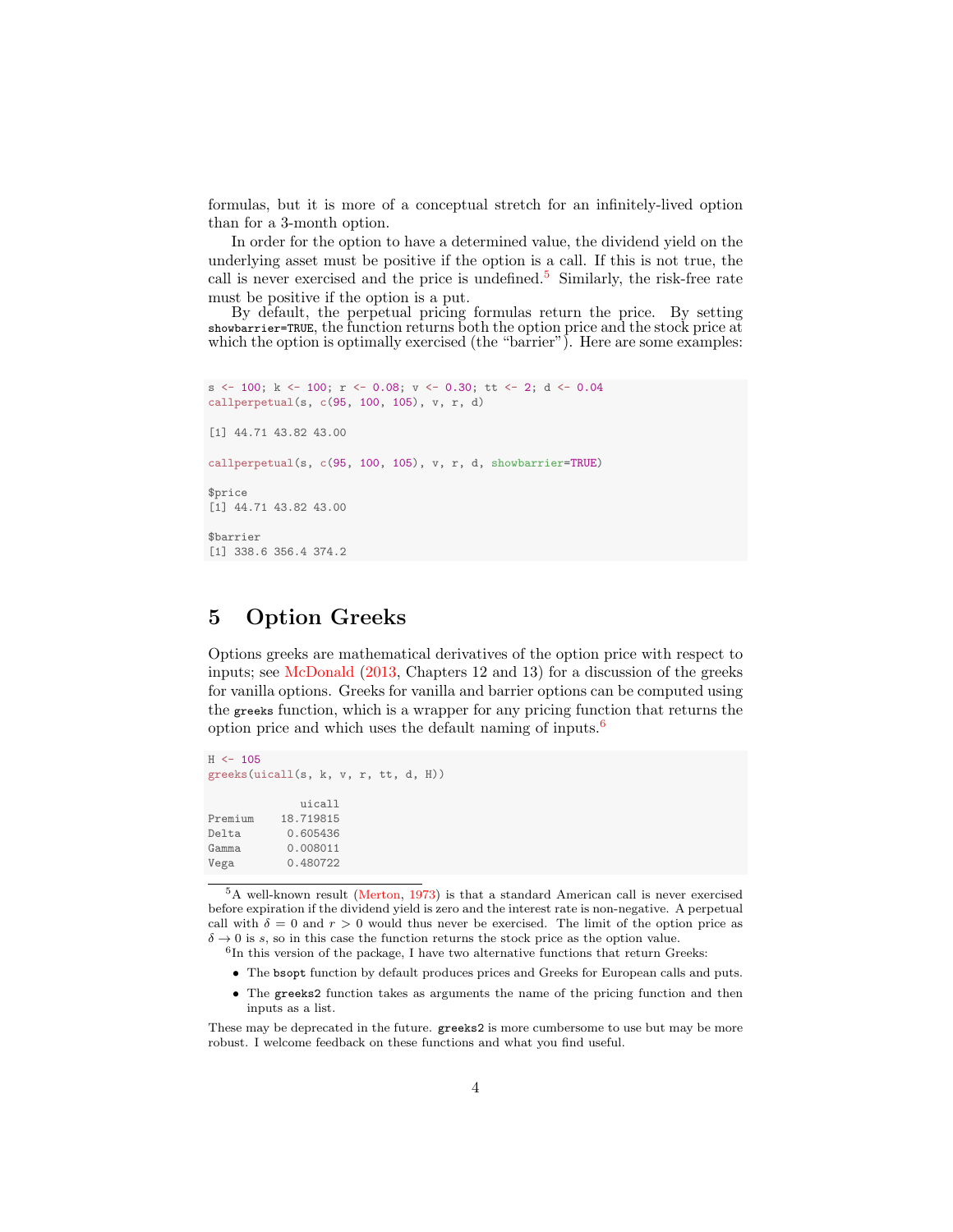Rho 0.836133<br>Theta -0.012408 Theta -0.012408<br>Psi -1.210530  $-1.210530$ Elasticity 3.234200

The value of this approach is that you can easily compute Greeks for spreads and custom pricing functions. Here are two examples. First, the value at time 0 of a prepaid contract that pays  $S_T^a$  at time T is given by the powercontract() function:

```
powercontract \leq function(s, v, r, tt, d, a) {
   price <- exp(-r*tt)*s^a* exp((a*(r-d) + 1/2*a*(a-1)*v^2)*tt)
}
```
We can easily compute the Greeks for a power contract:

```
greeks(powercontract(s=40, v = .08, r = 0.08, tt = 0.25, d = 0, a = 2))
       powercontract
Premium 1634.936
Delta 81.747
Gamma 2.044
Vega 0.654
Rho 4.087
Theta -0.387Psi -8.175
Elasticity 2.000
```
Second, consider a bull spread in which we buy a call with a strike of  $k_1$ and sell a call with a strike of  $k_2$ . We can create a function that computes the value of the spread, and then compute the greeks for the spread by using this newly-created function together with greeks():

```
bullspread \leq function(s, v, r, tt, d, k1, k2) {
   bscall(s, k1, v, r, tt, d) - bscall(s, k2, v, r, tt, d)
}
greeks(bullspread(39:41, .3, .08, 1, 0, k1=40, k2=45))
           bullspread_39 bullspread_40 bullspread_41
Premium 2.0020318 2.1551927 2.306e+00<br>Delta 0.1542148 0.1519426 1.487e-01
Delta 0.1542148 0.1519426 1.487e-01
              -0.0017692Vega -0.0080732 -0.0132218 -1.822e-02
Rho 0.0401235 0.0392251 3.793e-02
Theta -0.0005476 -0.0003164 -8.246e-05<br>Psi -0.0601438 -0.0607771 -6.099e-02
                            -0.0607771Elasticity 3.0041376 2.8200287 2.645e+00
```
The Greeks function is vectorized, so you can create vectors of greek values with a single call. This example plots, for a bull spread, the gamma as a function of the stock price; see Figure [1.](#page-5-0)

```
sseq \leq seq(1, 100, by=0.5)x <- greeks(bullspread(sseq, .3, .08, 1, 0, k1=40, k2=45), initcaps=TRUE)
plot(sseq, x['Gamma',], type='l')
```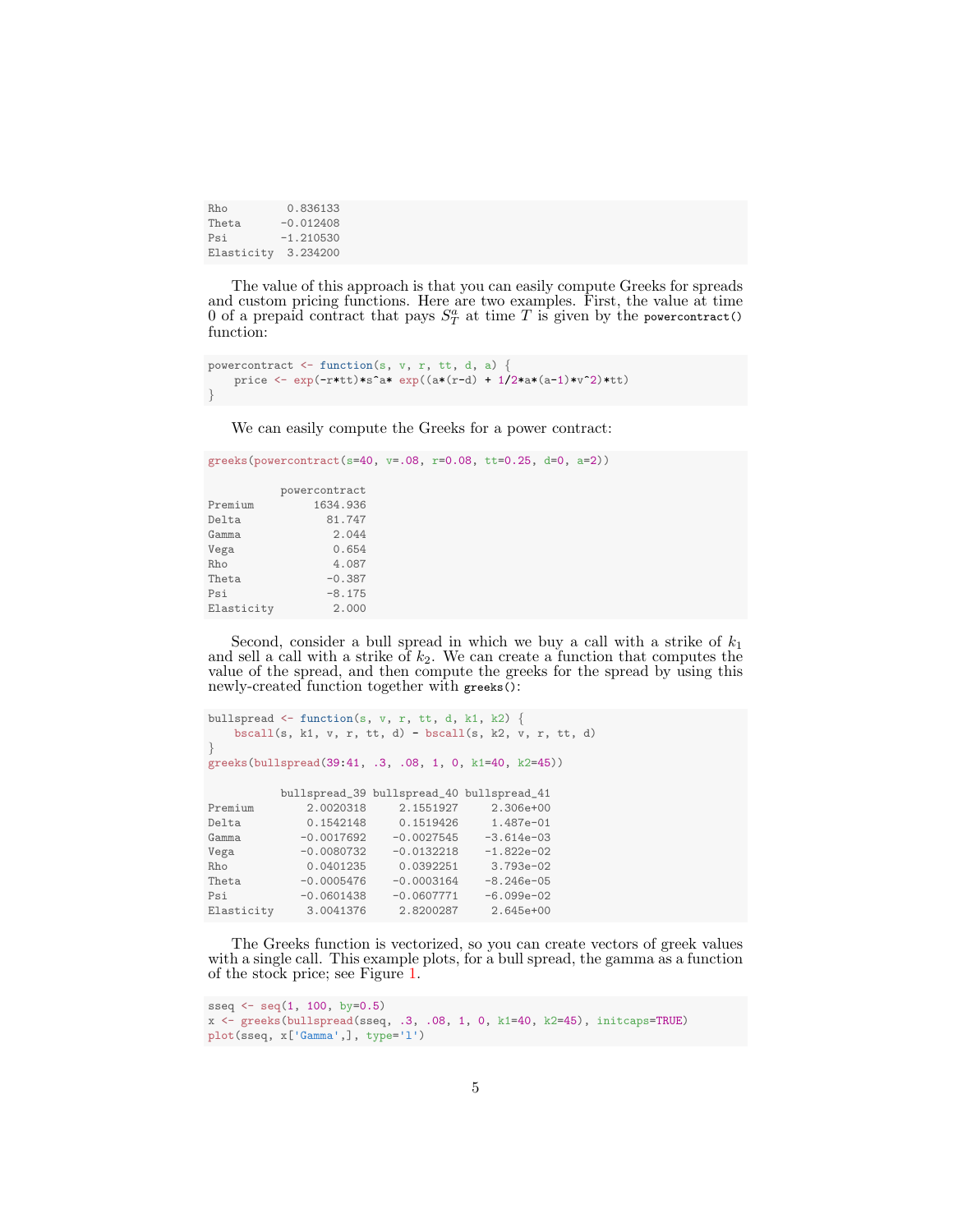

<span id="page-5-0"></span>Figure 1: Gamma for a 40-45 bull spread.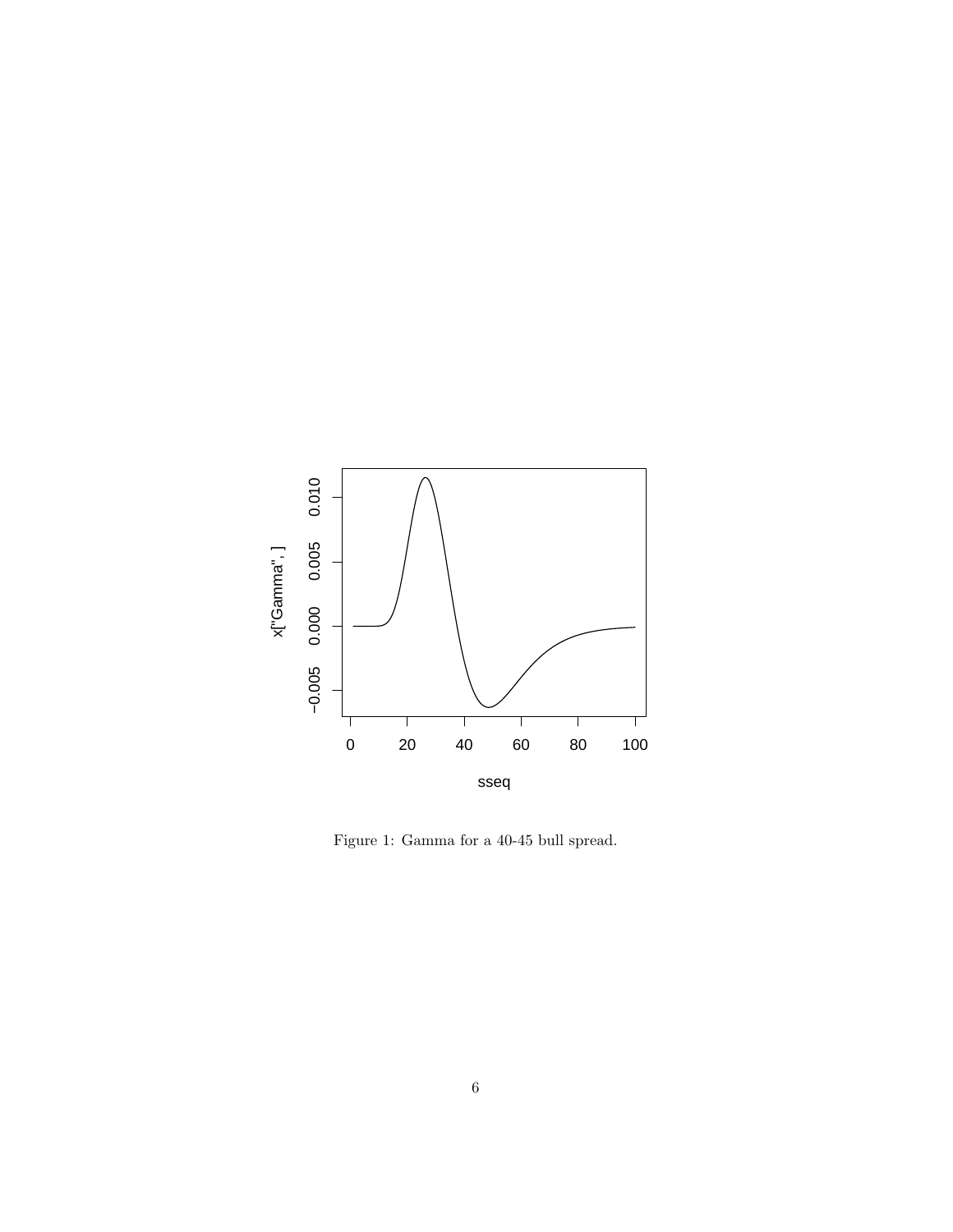

<span id="page-6-1"></span>Figure 2: All option Greeks, computed using the greeks() function

This code produces the plots in Figure [2:](#page-6-1)

```
k <- 100; r <- 0.08; v <- 0.30; tt <- 2; d <- 0
S <- seq(.5, 250, by=.5)
Call \leftarrow greeks(bscall(S, k, v, r, tt, d))
Put <- greeks(bsput(S, k, v, r, tt, d))
y <- list(Call=Call, Put=Put)
par(mfrow=c(4, 4)) ## create a 4x4 plot
par(mar=c(2,2,2,2))
for (i in names(y)) \{for (j in rownames(y[[i]])) { ## loop over greeks
        plot(S, y[[i]][j, ], main=paste(i, j), ylab=j, type='l')
    }
}
```
## <span id="page-6-0"></span>6 Binomial Pricing of European and American Options

There are two functions related to binomial option pricing:<sup>[7](#page-6-2)</sup>

binomopt computes prices of American and European calls and puts. The function has three optional parameters that control output:

<span id="page-6-2"></span><sup>7</sup>See [Cox et al.](#page-18-4) [\(1979\)](#page-18-4), [Rendleman and Bartter](#page-18-5) [\(1979\)](#page-18-5), and [McDonald](#page-18-1) [\(2013,](#page-18-1) Chapter 11).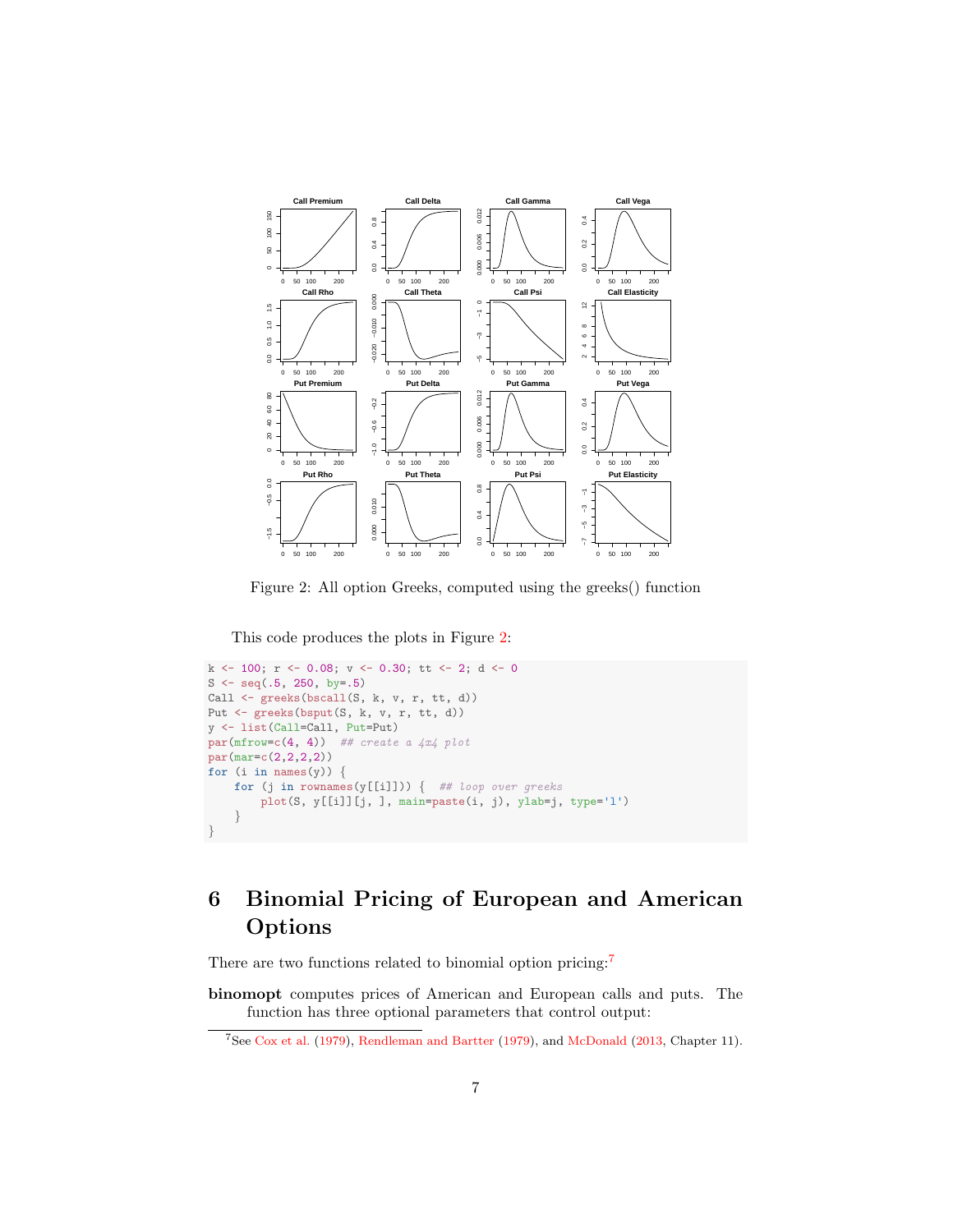- returnparams=TRUE will return as a vector the option pricing inputs, computed parameters, and risk-neutral probability.
- returngreeks=TRUE will return as a vector the price, delta, gamma, and theta at the initial node.
- returntrees=TRUE will return as a list the price, greeks, the full stock price tree, the exercise status (TRUE or FALSE) at each node, and the replicating portfolio at each node.
- binomplot displays the asset price tree, the corresponding probability of being at each node, and whether or not the option is exercised at each node. This function is described in more detail in Section [11.2.](#page-13-0)

Here are examples of pricing, illustrating the default of just returning the price, and the ability to return the price plus parameters, as well as the price, the parameters, and various trees:

```
s \langle - 100; k \langle - 100; r \langle - 0.08; v \langle - 0.30; tt \langle - 2; d \langle - 0.03
binomopt(s, k, v, r, tt, d, nstep=3)
price
20.8
binomopt(s, k, v, r, tt, d, nstep=3, returnparams=TRUE)
   price s k v r tt d nstep
 20.7961 100.0000 100.0000 0.3000 0.0800 2.0000 0.0300 3.0000
     p up dn h
 0.4391 1.3209 0.8093 0.6667
binomopt(s, k, v, r, tt, d, nstep=3, putopt=TRUE)
price
12.94
binomopt(s, k, v, r, tt, d, nstep=3, returntrees=TRUE, putopt=TRUE)
$price
price
12.94
$greeks
   delta gamma theta
-0.335722 0.010614 -0.007599
$params
      s k v r tt d nstep p
100.0000 100.0000 0.3000 0.0800 2.0000 0.0300 3.0000 0.4391
     up dn h
 1.3209 0.8093 0.6667
$oppricetree
    [0,1] [0,2] [0,3] [0,4][1,] 12.94 3.816 0.000 0.00
[2,] 0.00 21.338 7.176 0.00
```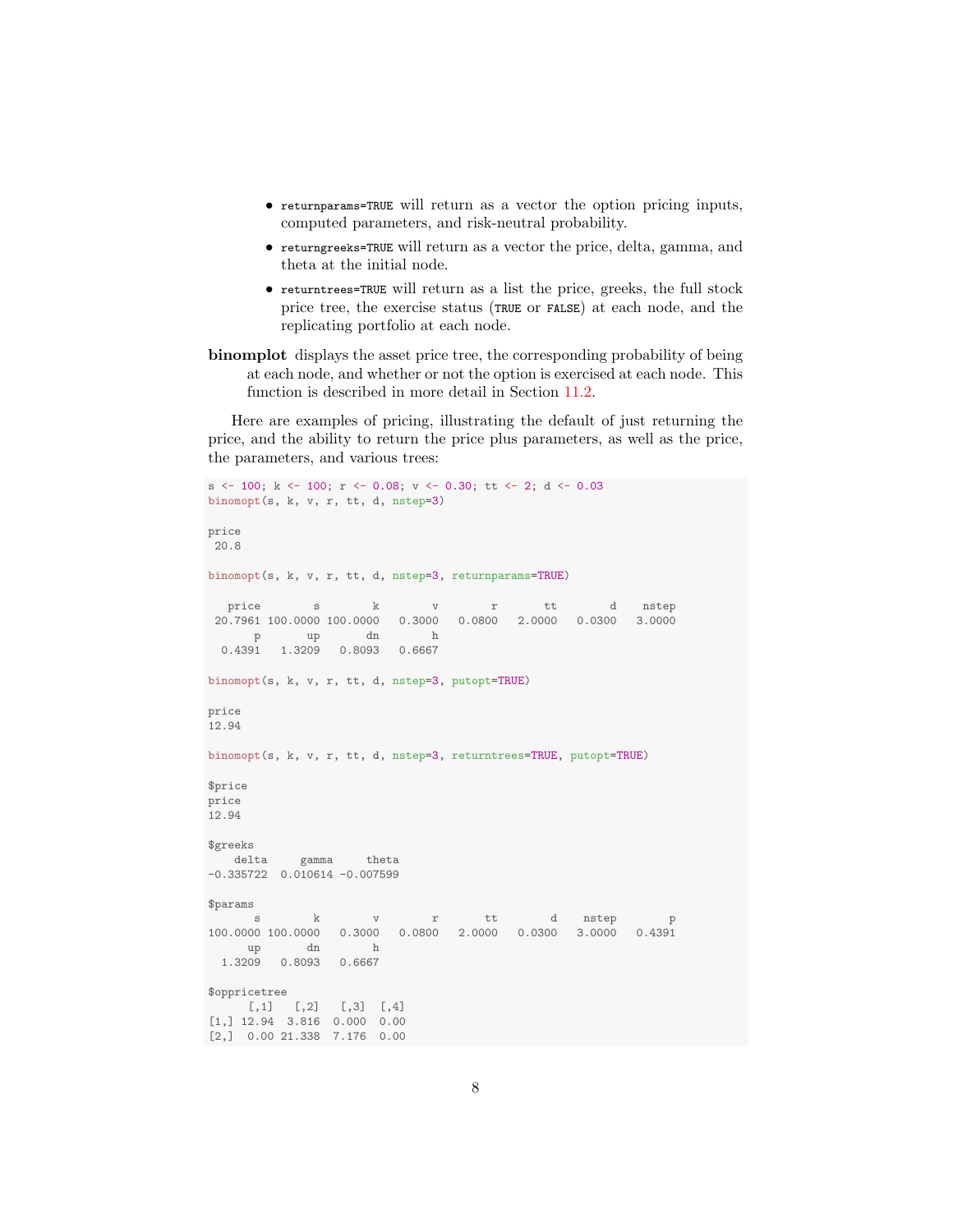```
[3,] 0.00 0.000 34.507 13.49
[4,] 0.00 0.000 0.000 47.00
$stree
    [0,1] [0,2] [0,3] [0,4][1,] 100 132.09 174.47 230.45
[2,] 0 80.93 106.89 141.19<br>[3,] 0 0.00 65.49 86.51[3,] 0 0.00 65.49 86.51
[4,] 0 0.00 0.00 53.00
$probtree
    [,1] [,2] [,3] [,4]
[1,] 1 0.4391 0.1928 0.08464
[2,] 0 0.5609 0.4926 0.32441
[3,] 0 0.0000 0.3146 0.41445
[4,] 0 0.0000 0.0000 0.17650
$exertree
     [,1] [,2] [,3] [,4]
[1,] FALSE FALSE FALSE FALSE
[2,] FALSE FALSE FALSE FALSE
[3,] FALSE FALSE TRUE TRUE
[4,] FALSE FALSE FALSE TRUE
$deltatree
       [,1] [,2] [,3]
[1,] -0.3357 -0.1041 0.0000[2,] 0.0000 -0.6471 -0.2419
[3,] 0.0000 0.0000 -0.9802$bondtree
     [,1] [,2] [,3]
[1,] 46.51 17.56 0.00
[2,] 0.00 73.71 33.03
[3,] 0.00 0.00 94.81
```
## <span id="page-8-0"></span>7 Asian Options

There are analytical functions for valuing geometric Asian options and Monte Carlo routines for valuing arithmetic Asian options.<sup>[8](#page-8-1)</sup> Be aware that the greeks() function at this time will not work with the Monte Carlo valuation for arithmetic Asian options. I plan to address this in a future release.<sup>[9](#page-8-2)</sup>

<span id="page-8-2"></span><span id="page-8-1"></span><sup>8</sup>See [Kemna and Vorst](#page-18-6) [\(1990\)](#page-18-6).

<sup>9</sup>As the functions are currently written, each invocation of the pricing function will start with a different random number seed, resulting in price variation that is due solely to random variation. Moreover, random number generation changes the random number seed globally. In a future release I hope to address this by saving and restoring the seed within the greeks function. For the curious, [a Stackoverflow post](http://stackoverflow.com/questions/14324096/setting-seed-locally-not-globally-in-r) discusses this issue.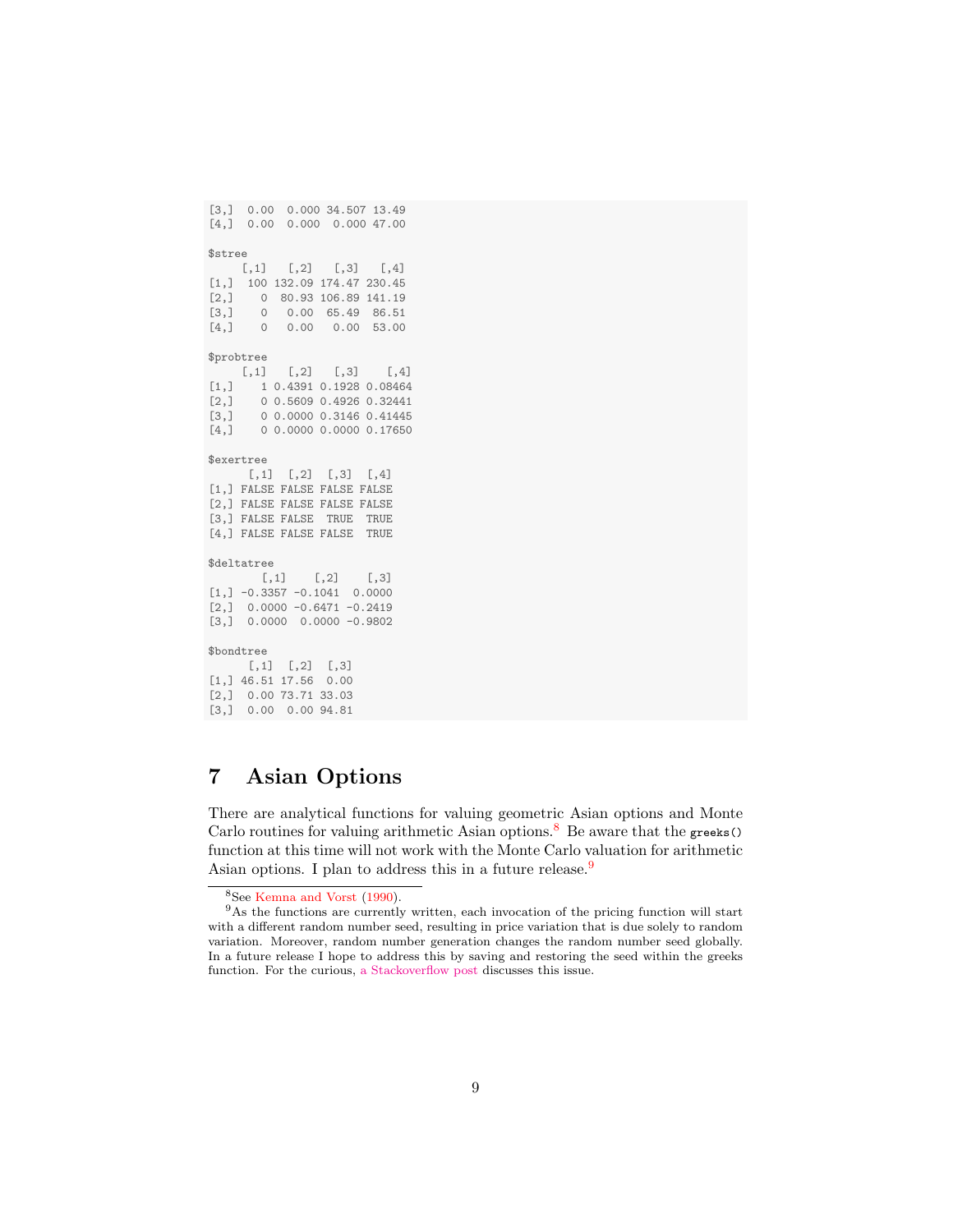#### <span id="page-9-0"></span>7.1 Geometric Asian Options

Geometric Asian options can be valued using the Black-Scholes formulas for vanilla calls and puts, with modified inputs. The functions return both call and put prices with a named vector:

```
s \langle - 100; k \langle - 100; r \langle - 0.08; v \langle - 0.30; tt \langle - 2; d \langle - 0.03; m \langle - 3
geomavgpricecall(s, 98:102, v, r, tt, d, m)
[1] 14.01 13.56 13.12 12.70 12.28
geomavgpricecall(s, 98:102, v, r, tt, d, m, cont=TRUE)
[1] 10.952 10.498 10.058 9.632 9.219
geomavgstrikecall(s, k, v, r, tt, d, m)
[1] 9.058
```
#### <span id="page-9-1"></span>7.2 Arithmetic Asian Options

Monte Carlo valuation is used to price arithmetic Asian options. For efficiency, the function arithasianmc returns call and put prices for average price and average strike options. By default the number of simulations is 1000. Optionally the function returns the standard deviation of each estimate

```
arithasianmc(s, k, v, r, tt, d, 3, numsim=5000, printsds=TRUE)
              Call Put sd Call sd Put
Avg Price 14.708 7.885 22.50 11.305
Avg Strike 8.385 5.250 14.21 7.424<br>Vanilla 20.713 10.756 33.49 14.813
Vanilla 20.713 10.756
```
The function arithavgpricecv uses the control variate method to reduce the variance in the simulation. At the moment this function prices only calls, and returns both the price and the regression coefficient used in the control variate correction:

```
arithavgpricecv(s, k, v, r, tt, d, 3, numsim=5000)
price beta
13.925 1.053
```
#### <span id="page-9-2"></span>8 Compound Options

A compound option is an option where the underlying asset is an option.<sup>[10](#page-9-3)</sup> The terminology associated with compound options can be confusing, so it may be easiest to start with an example.

<span id="page-9-3"></span> $10$ See [Geske](#page-18-7) [\(1979\)](#page-18-7) and [McDonald](#page-18-1) [\(2013,](#page-18-1) Chapter 14).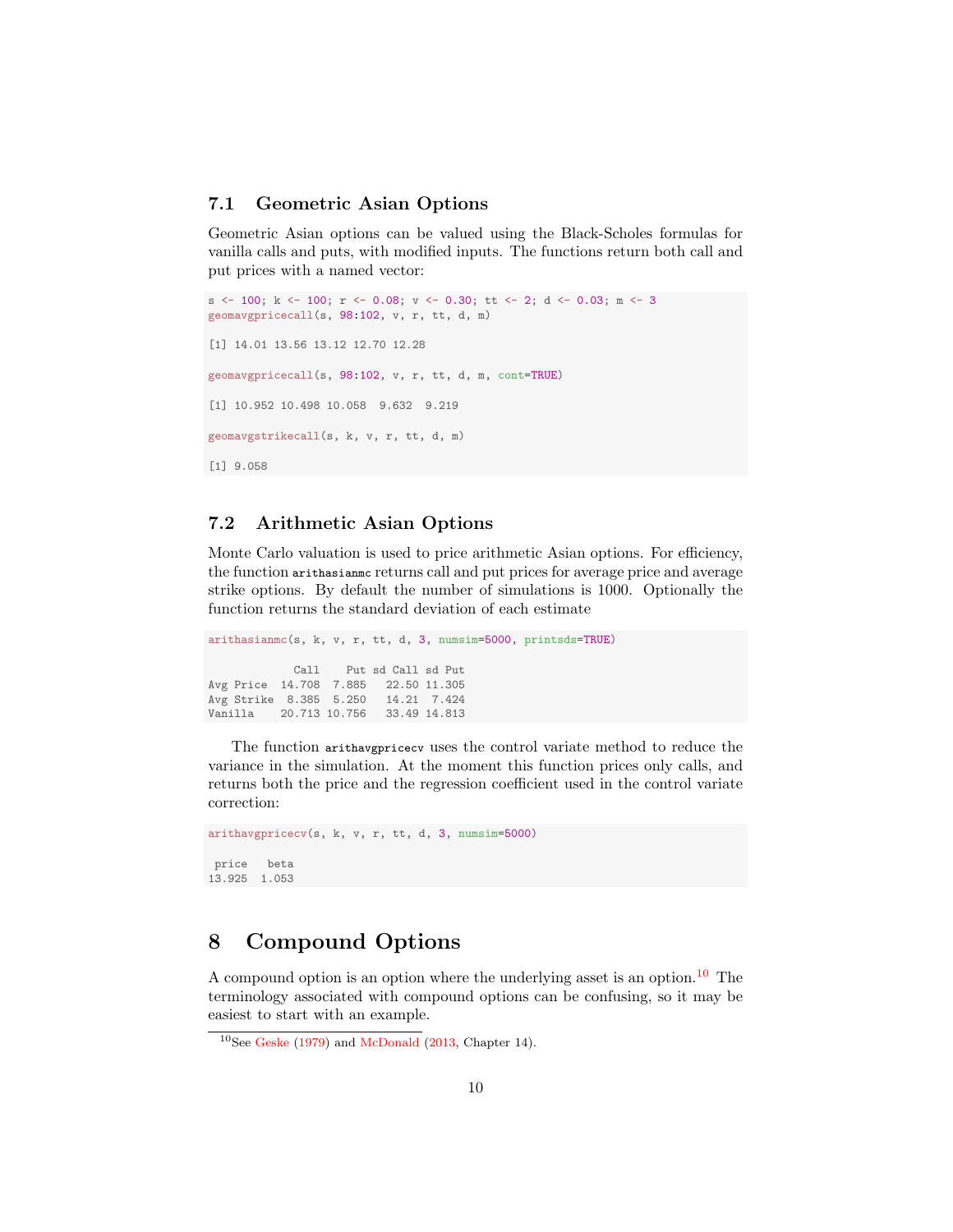

<span id="page-10-1"></span>Figure 3: The timeline for a compound option: a call to buy a put. The compound option expires at time  $t_1$  and the underlying asset is a put option that expires at time  $t_2$ . At time  $t_1$ , the owner decides whether to pay  $k_{co}$  to buy a put option which has time to expiration  $t_2 - t_1$ . At time  $t_2$  the owner decides whether to exercise the put, selling the stock for the strike price of  $k_{uo}$ .

Figure [3](#page-10-1) is a timeline for a compound option that is an option to buy a put. The compound option expires at  $t_1$  and the put expires at  $t_2$ . The owner of the compound option only acquires the put if at time  $t_1$  it is worth at least  $k_{co}$ , and only exercises the put if at time  $t_2$  the stock price is less than  $k_{uo}$ .

#### <span id="page-10-0"></span>8.1 Definition of a Compound Option

Based on the example, you can see that there are three prices associated with a compound option:

- The price of an underlying asset.
- The price of the underlying option, which is an option to buy or sell the underlying asset (we will refer to this as the price of the underlying option)
- The price of the compound option, which gives us the right to buy or sell the underlying option

The definition of a compound option therefore requires that we specify

- whether the underlying option is a put or a call
- whether the compound option is a put or a call
- the strike price at which you can exercise the underlying option  $(k_{uo})$
- the strike price at which you can exercise the compound option  $(k_{co})$
- the date at which you can exercise the compound option (first exercise date,  $t_1$ )
- the date at which you can exercise the underlying option expires,  $t_2 > t_1$ .

Given these possibilities, you can have a call on a call, a put on a call, a call on a put, and a put on a put. The valuation procedure require calculating the underlying asset price at which you are indifferent about acquiring the underlying option.

The price calculation requires computing the stock price above or below which you would optimally exercise the option at time  $t_1$ .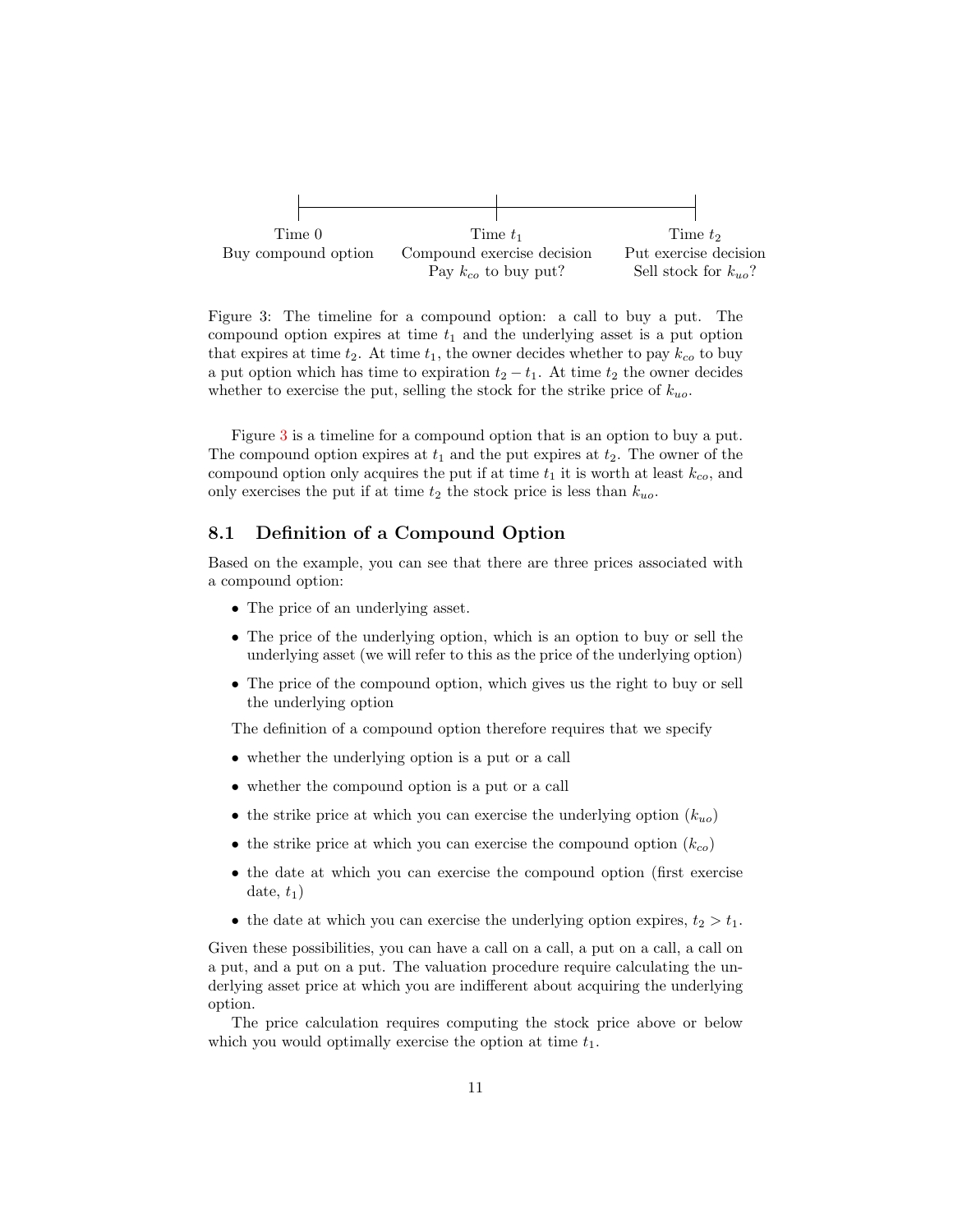#### <span id="page-11-0"></span>8.2 Examples

As an example, consider the following inputs for a call option to buy a call option:

```
s <- 100; kuo <- 95; v <- 0.30; r <- 0.08; t1 <- 0.50; t2 <- 0.75; d <- 0
kco < -3.50calloncall(s, kuo, kco, v, r, t1, t2, d, returnscritical=TRUE)
   price scritical
   13.12 88.68
```
With these parameters, after 6 months  $(t_1 = 0.5)$ , the compound option buyer decides whether to pay \$3.50 to acquire a 3-month call on the underlying asset. (The volatility of the underlying asset is 0.3.) It will be worthwhile to pay the compound strike, \$3.50, as long as the underlying asset price exceeds 88.68.

Similarly, there is a put on the call, and a call and put on the corresponding put:

```
putoncall(s, kuo, kco, v, r, t1, t2, d, returnscritical=TRUE)
   price scritical
  0.5492 88.6800
callonput(s, kuo, kco, v, r, t1, t2, d, returnscritical=TRUE)
    price scritical<br>3.425 98.298
            98.298
putonput(s, kuo, kco, v, r, t1, t2, d, returnscritical=TRUE)
    price scritical
    1.384 98.298
```
### <span id="page-11-1"></span>9 Jumps and Stochastic Volatility

The mertonjump function returns call and put prices for a stock that can jump discretely.<sup>[11](#page-11-2)</sup> A poisson process controls the occurrence of a jump and the size of the jump is lognormally distributed. The parameter lambda is the mean number of jumps per year, the parameter alphaj is the log of the expected jump, and sigmaj is the standard deviation of the log of the jump. The jump amount is thus drawn from the distribution

$$
Y \sim \mathcal{N}(\alpha_J - 0.5\sigma_J^2, \sigma_J^2)
$$

<span id="page-11-2"></span> $11$ See [Merton](#page-18-8) [\(1976\)](#page-18-8).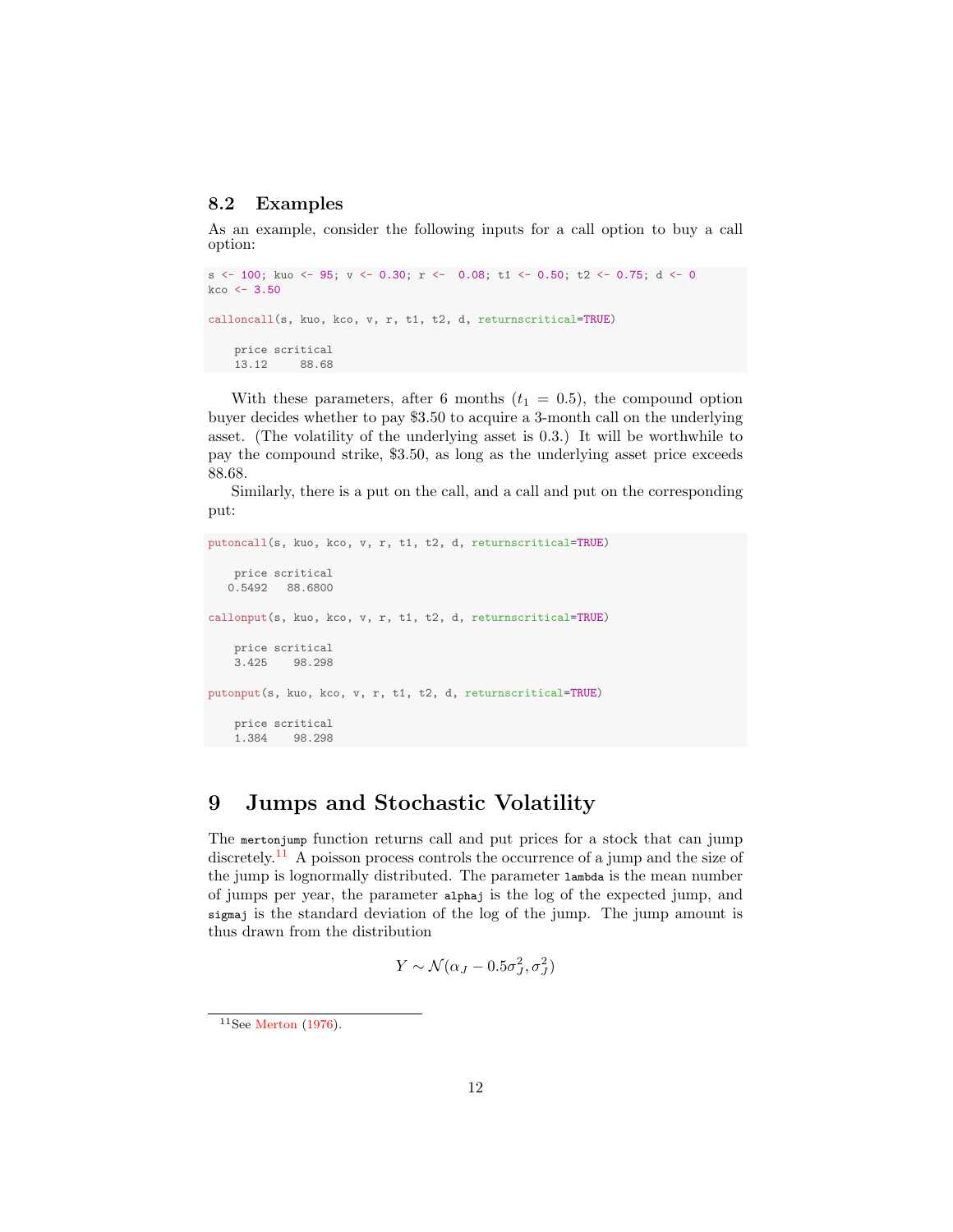```
mertonjump(s, k, v, r, tt, d, lambda=0.5, alphaj = -0.2, vj=0.3)
Call Put
28.15 13.37
c(\text{bscall}(s, k, v, r, tt, d), bsput(s, k, v, r, tt, d))[1] 24.025 9.239
```
### <span id="page-12-0"></span>10 Bonds

The simple bond functions provided in this version compute the present value of cash flows (bondpv), the IRR of the bond (bondyield), Macaulay duration (duration ), and convexity (convexity).

```
coupon <- 8; mat <- 20; yield <- 0.06; principal <- 100;
modified <- FALSE; freq <- 2
price <- bondpv(coupon, mat, yield, principal, freq)
price
[1] 123.1
bondyield(price, coupon, mat, principal, freq)
[1] 0.06
duration(price, coupon, mat, principal, freq, modified)
[1] 11.23
convexity(price, coupon, mat, principal, freq)
[1] 170.3
```
#### <span id="page-12-1"></span>11 Functions with Graphical Output

Several functions provide visual illustrations of some aspects of the material.

#### <span id="page-12-2"></span>11.1 Quincunx or Galton Board

The quincunx is a physical device the illustrates the central limit theorem. A ball rolls down a pegboard and strikes a peg, falling randomly either to the left or right. As it continues down the board it continues to strike a series of pegs, randomly falling left or right at each. The balls collect in bins and create an approximate normal distribution.

The quincunx function allows the user to simulate a quincunx, observing the path of each ball and watching the height of each bin as the balls accumulate.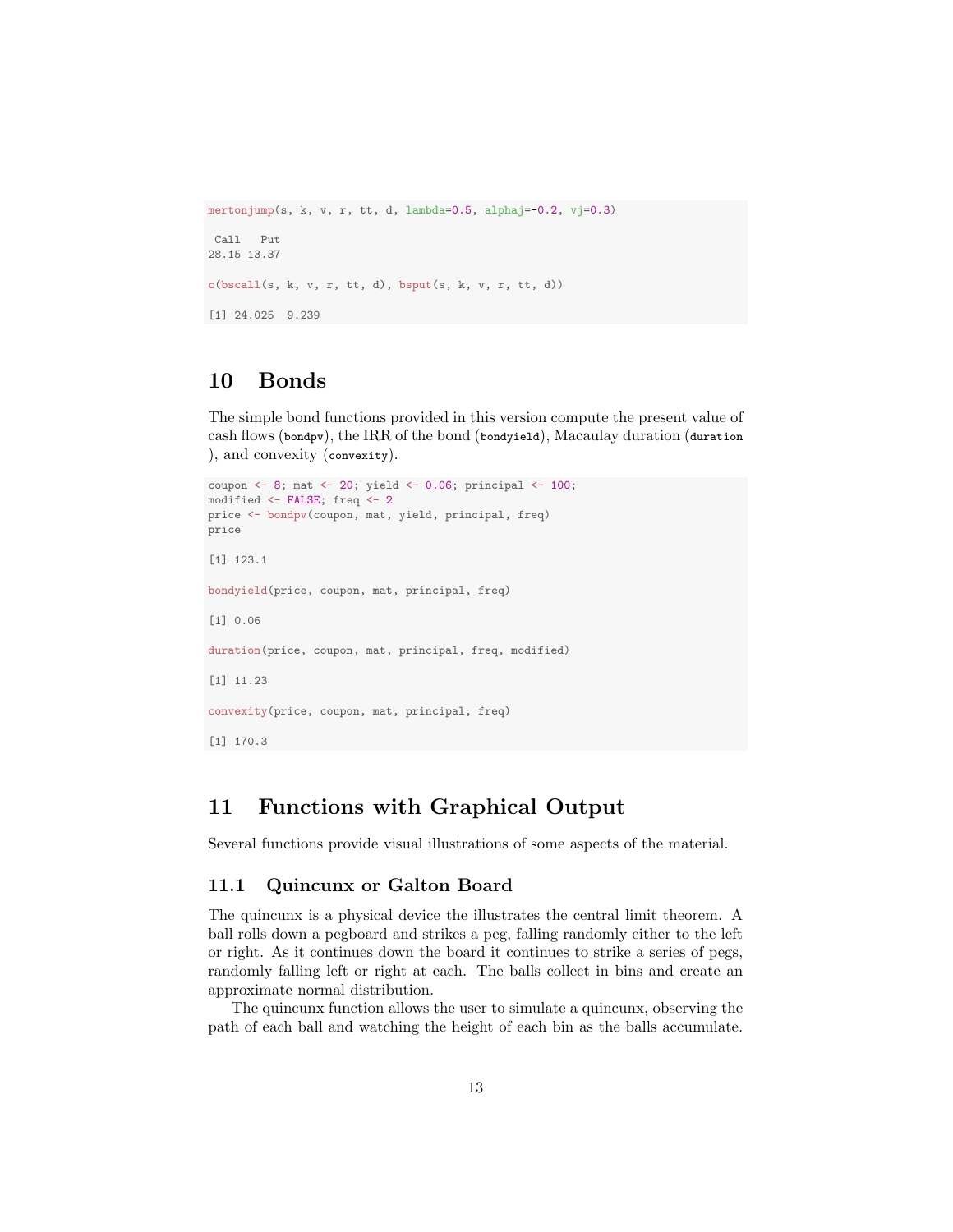

<span id="page-13-1"></span>Figure 4: Output from the Quincunx function

More interestingly, the quincunx function permits altering the probability that the ball will fall to the right.

Figure [4](#page-13-1) illustrates the function after dropping 200 balls down 20 levels of pegs with a 70% probability that each ball will fall right:

```
par(mar=c(2,2,2,2))
quincunx(n=20, numballs=200, delay=0, probright=0.7)
```
#### <span id="page-13-0"></span>11.2 Plotting the Solution to the Binomial Pricing Model

The binomplot function calls binomopt to compute the option price and the various trees, which it then uses in plotting:

The first plot, figure [5,](#page-14-0) is basic:

binomplot(s, k, v, r, tt, d, nstep=6, american=TRUE, putopt=TRUE)

The second plot, figure [6,](#page-15-0) adds a display of stock prices and arrows connecting the nodes.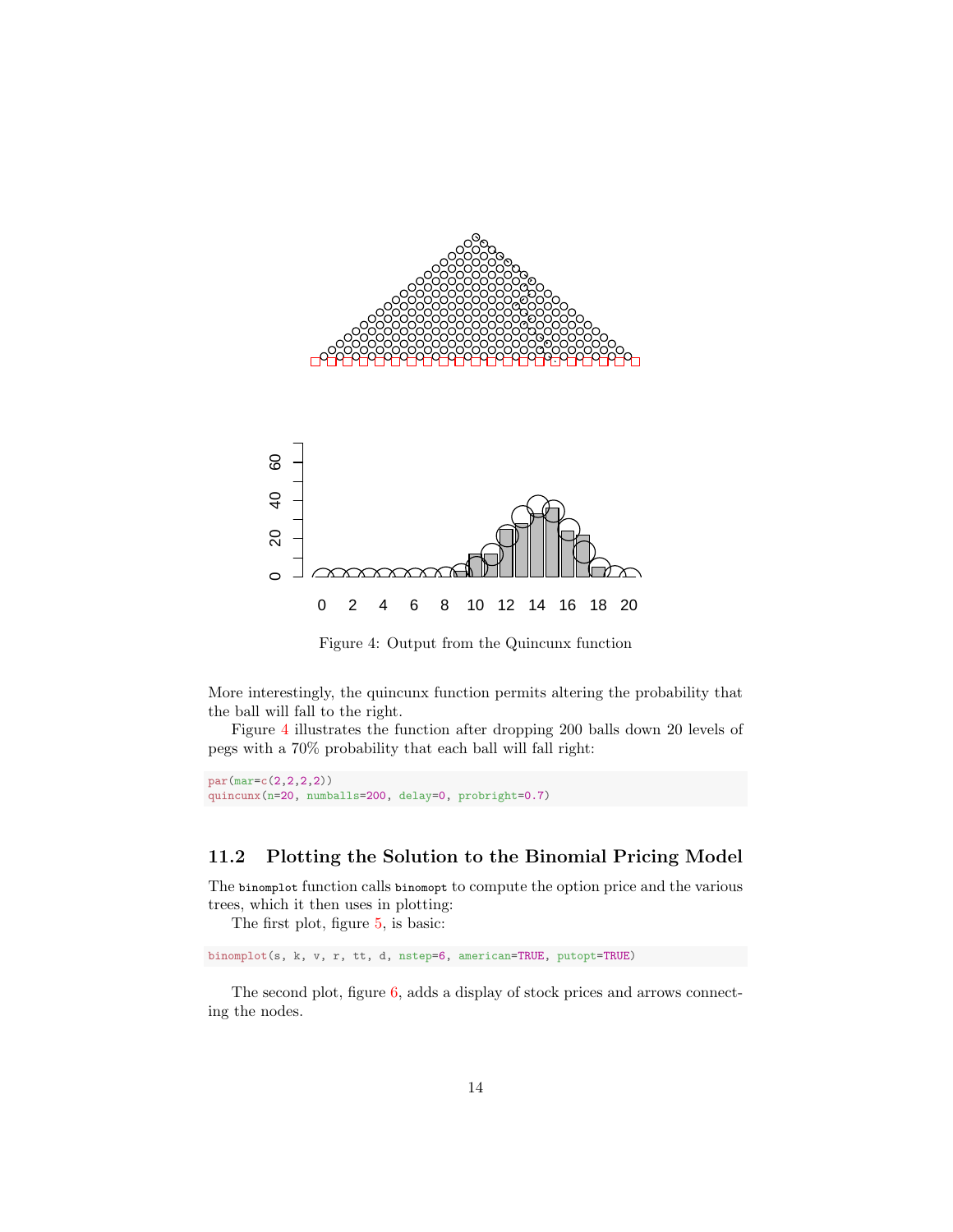

<span id="page-14-0"></span>Figure 5: Basic option plot showing stock prices and nodes at which the option is exercised.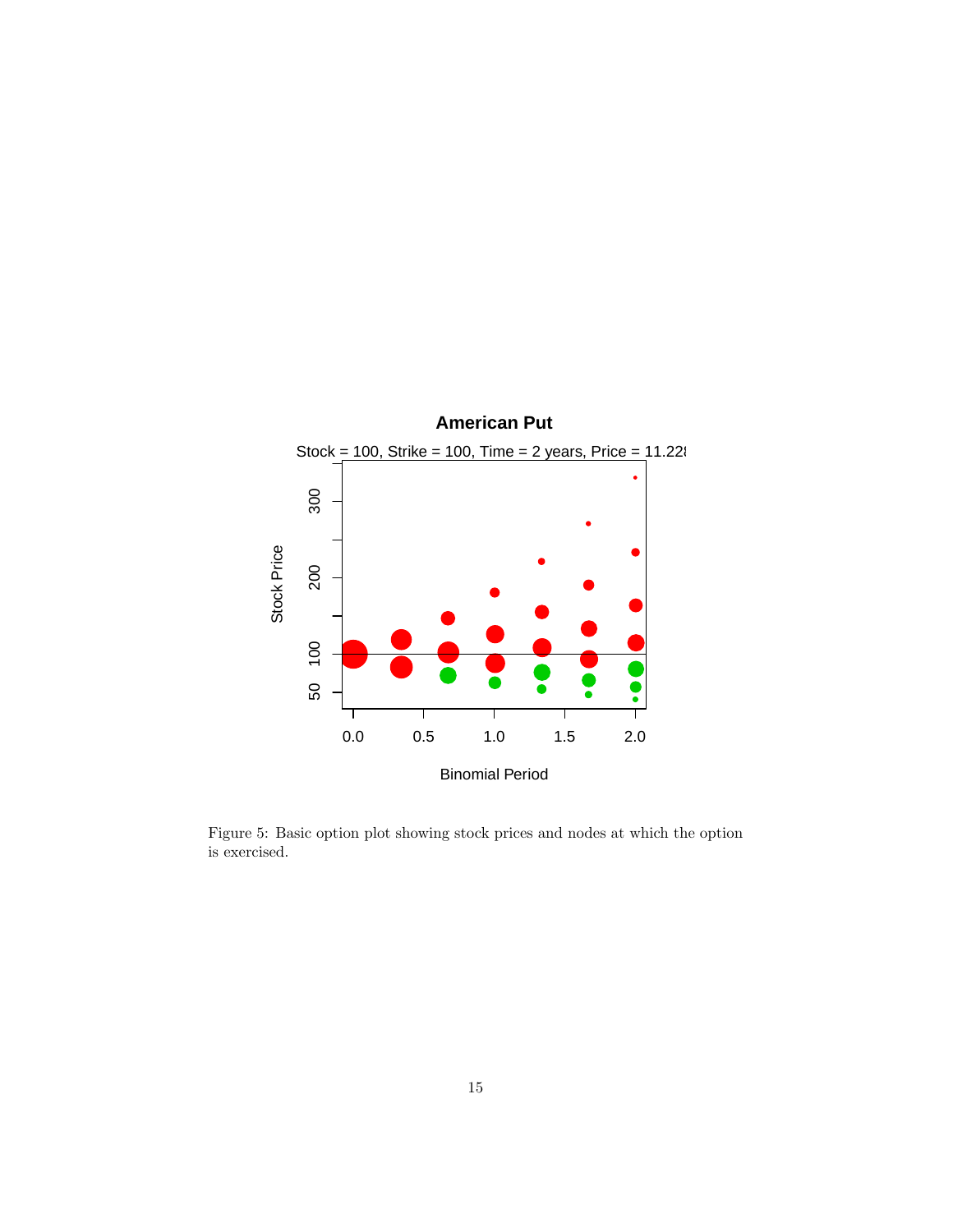

<span id="page-15-0"></span>Figure 6: Same plot as Figure [5](#page-14-0) except that values and arrows are added to the plot.

```
binomplot(s, k, v, r, tt, d, nstep=6, american=TRUE, putopt=TRUE,
   plotvalues=TRUE, plotarrows=TRUE)
```
As a final example, consider an American call when the dividend yield is positive and nstep has a larger value. Figure [7](#page-16-0) shows the plot, with early exercise evident.

```
d \leftarrow 0.06binomplot(s, k, v, r, tt, d, nstep=40, american=TRUE)
```
The large value of nstep creates a high maximum terminal stock price, which makes details hard to discern in the boundary region where exercise first occurrs. We can zoom in on that region by selecting values for ylimval; the result is in Figure [8.](#page-17-0)

```
d \leftarrow 0.06binomplot(s, k, v, r, tt, d, nstep=40, american=TRUE, ylimval=c(75, 225))
```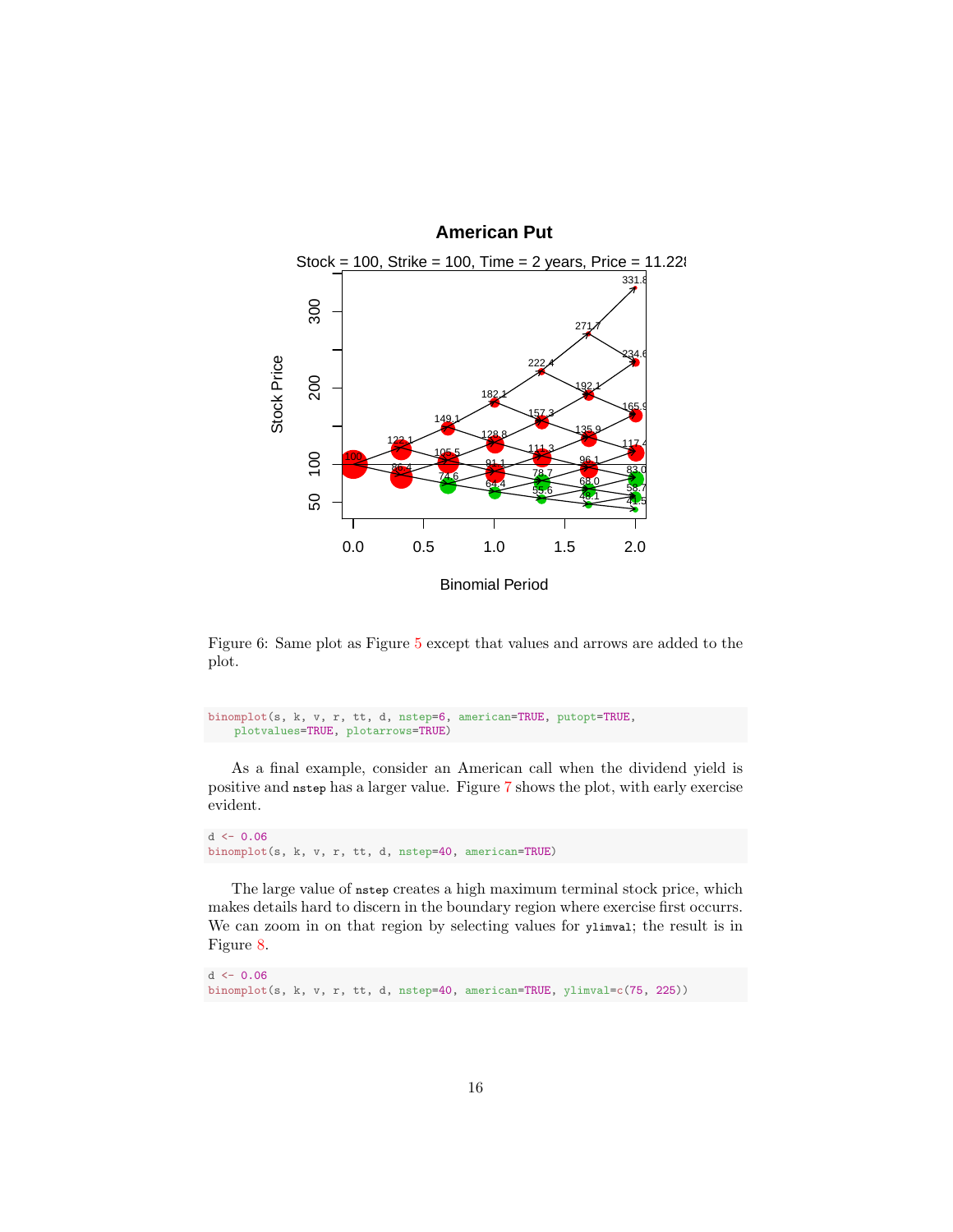

<span id="page-16-0"></span>Figure 7: Binomial plot when nstep is 40.  $\,$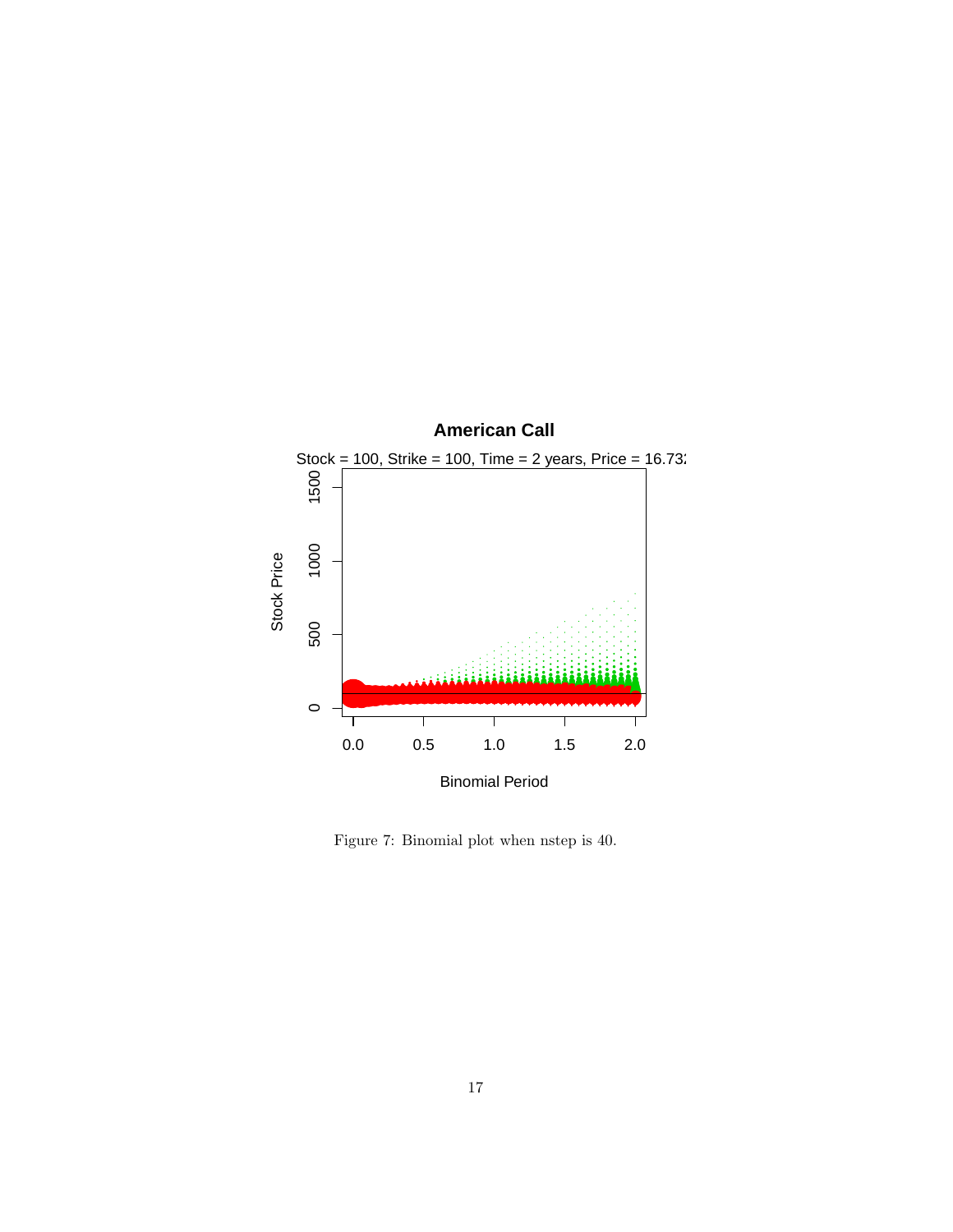

<span id="page-17-0"></span>Figure 8: Binomial plot when nstep is 40 using the argument ylimval to focus on a subset.  $\,$